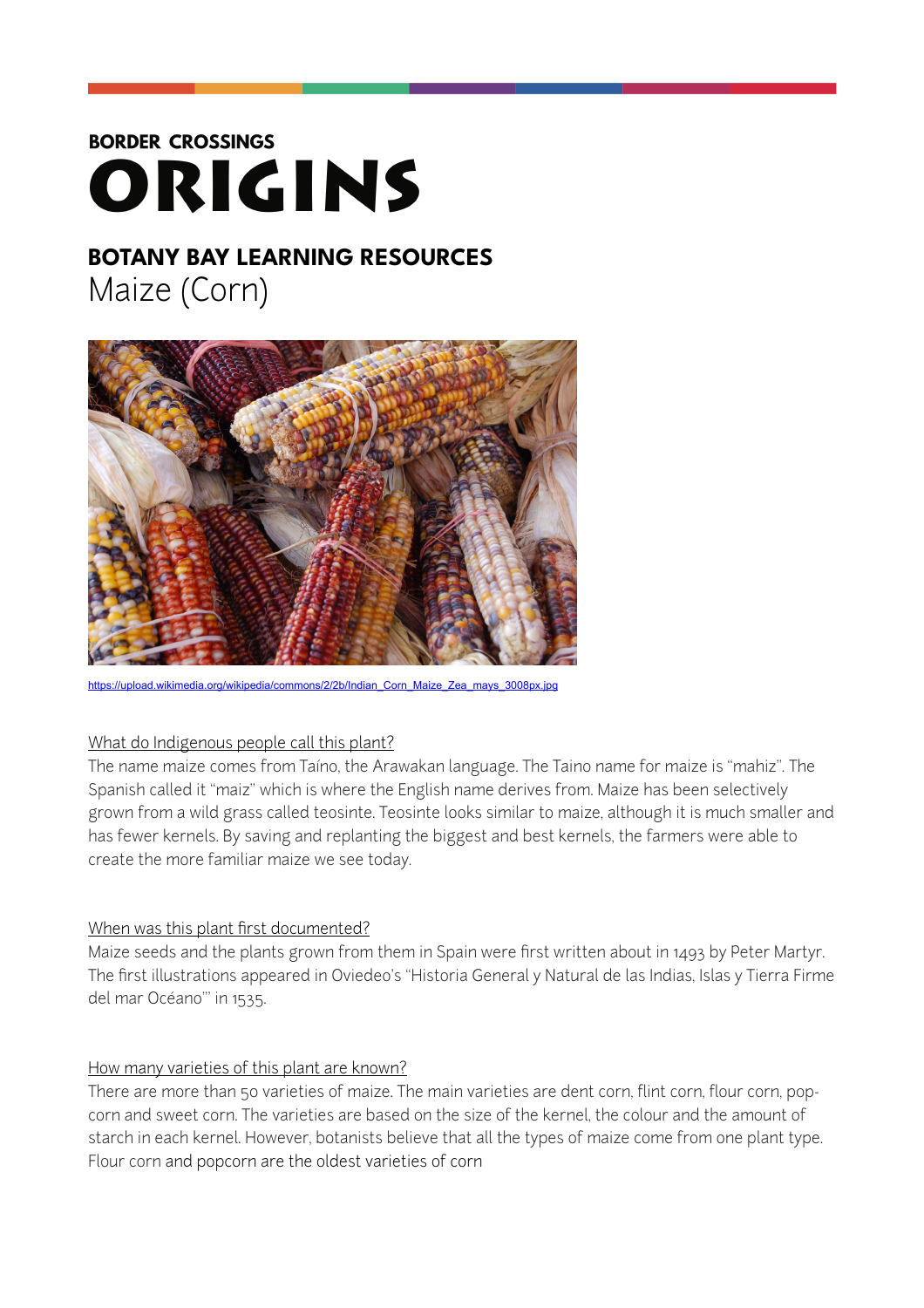## Where and how was the plant originally grown and used?

Maize was first domesticated by Indigenous peoples in southern Mexico about 10,000 years ago. They selectively bred and altered it so that it could be grown almost anywhere apart from at very high altitude.



adiujnatvria. p.p. elimiquini, cacamo, cacamoani, simigum, caedno ; excanionm,<br>ixquidi quipeo , on hate pesa, y<br>nimilpan , ymmila ym cuentia, auh ynoixhoac, iniepapatacator, via , Hapupuxoa , Hanaltuja da<br>cuentarara , tentali hujuhtire mi; auh intla amili, ca atla xilia. auh intachiname. chi nâranecat, cintamalaa, cinta malaquia, chilteca, chilque tza, Hacoguipachoa, ie incarin inquitta, vnamonenvetsi, ym ciavis, vnincedcol, vnic quitta ynecuillonol, yneiollalilis, yno Hamuchiuh ynoquittae ibna<br>caiouh, moiollalia, paqui,vel lamati, Hacalaquia, ixquich quicalaquia vinion in iauit, y nistac, incostic, inxiulitoc Ht. auh imiquac pixca, inthacui cuj nononqua quitama, quia quixtia, quiperena, invevei cinti, cegui cochollalia, coochol lalia, ceguiadchicaloa, y ca lixquaç qui pipilox "ymochol",<br>m' olchical", 'iuh quinto pipilac<br>ocholli, ynol chicalli ,auh innel quitt nonqua quitema, yaan impopoiot atlequircaga, Hace toca much cohoia, y m'squitest

 $U \subset \mathbb{R}$ 

Maize was cultivated as part of the Three Sisters gardening technique. This efficient system allowed three crops to be grown together. Maize was planted in the middle of the plot, climbing beans were planted around the maize (which used the maize as support) and pumpkins (or squash) were planted around the edge. The taller maize and climbing beans offer shade to the low lying pumpkin vines. The beans fix nitrogen into the soil to feed the squash which suppress weeds and shade the ground. The pumpkin vines also stop the ground from getting too dried out which means the maize crops will be larger. So, in combination, the plants work together.

How do Indigenous people relate to this plant? Because maize was such an important part of the diet, communal plots were made and people were expected to work on them to support the community. There were also individual plots for people to grow their own food. The Inca built large storehouses to stock with maize and other crops to avoid famine.

Image of seeding, tilling, and harvesting maize from the Florentine Codex [https://en.wikipedia.org/wiki/Maize#/media/File:The\\_Florentine\\_Codex-\\_Agriculture.tiff](https://en.wikipedia.org/wiki/Maize%252523/media/File:The_Florentine_Codex-_Agriculture.tiff)

When crops did fail due to too much or too little rain, food from the storehouses could be used to feed the people. To grow enough maize, mountain sides were converted into terraces and complicated systems were created to divert melted glacier water to keep the crops hydrated as maize requires high temperatures for ripening and a lot of water for a large crop.

One of the advantages of flour maize is that after the maize has been roasted and ground, the flour can keep for several months, providing food in the winter or during a famine.

Maize was made into a porridge or gruel called "atole" in Mesoamerica (what we would call Mexico and Central America). The Inca call this porridge "capia".

Maize was also made into maize cakes, but tortillas which are maize pancakes, were only eaten in Mesoamerica.